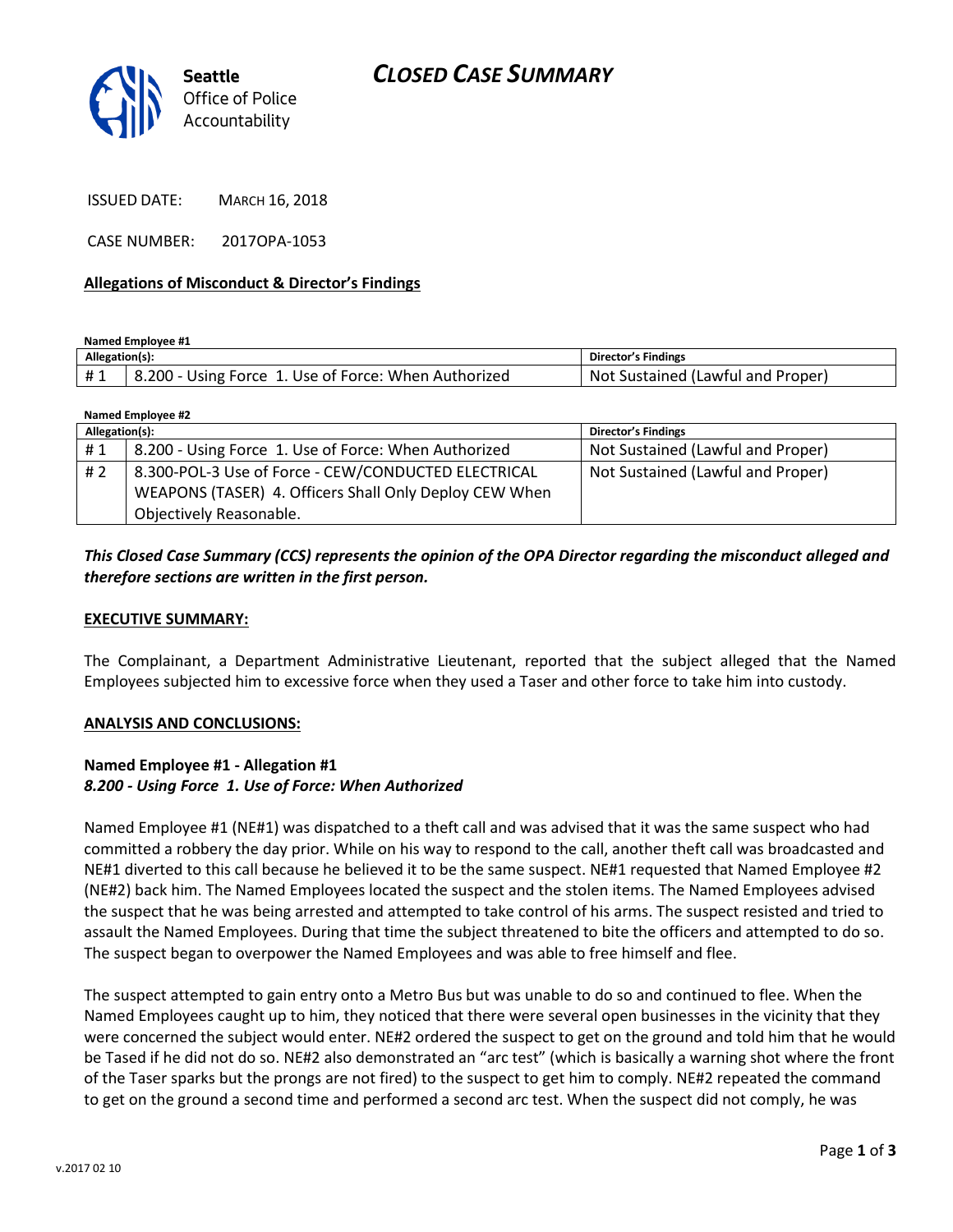

# *CLOSE CASE SUMMARY*

OPA CASE NUMBER: 2017OPA-1053

Tased. After the suspect went down to the ground, NE#1 rolled the suspect onto his chest and handcuffed him. NE#1 placed his left knee in the small of the suspect's back to control him.

The subject was interviewed by a sergeant after the force application. The subject stated that he was running down the street attempting to bite people and that he tried to bite the officers. The subject alleged that the officers bruised his back and pushed his head onto the ground. He further claimed that he hit his chin on the ground after he was Tased. I note that both Named Employees denied pushing the subject's head into the ground or viewing an injury to his chin consistent with it hitting the ground after he was Tased.

SPD Policy 8.200(1) requires that force used by officers be reasonable, necessary, and proportional. Whether force is reasonable depends "on the totality of the circumstances" known to the officers at the time of the force and must be balanced against "the rights of the subject, in light of the circumstances surrounding the event." (SPD Policy 8.200(1).) The policy lists a number of factors that should be weighed when evaluating reasonableness. (*See id.*) Force is necessary where "no reasonably effective alternative appears to exist, and only then to the degree which is reasonable to effect a lawful purpose." (*Id.*) Lastly, the force used must be proportional to the threat posed to the officer. (*Id.*)

Here, I find that the force used to arrest the subject and to take him into custody was reasonable, necessary, and proportional. First, at the time the force was used, the officers had probable cause to arrest the subject. When he resisted arrest, struggled with the officers, attempted to bite them, fled the scene, and then refused the officers' commands to get on the ground, it was reasonable to use force to take him into custody. The force used – a Taser application and de minimis force to hold the subject onto the ground and handcuff him – was reasonable under the totality of the circumstances. Second, I find that the officers rationally believed that there was no reasonable alternative to using force and that the force was, thus, necessary to achieve their lawful purposes. Lastly, I find that the force used was proportional to the demonstrated threat facing the officers, as well as the threat facing other civilians. Notably, the subject admitted trying to bite civilians and the officers noted that, at the time they used force, there were a number of open businesses in that location and the officers were concerned that the subject could enter one and harm innocent people.

While the Taser application by NE#2 is discussed more fully below, I find that the force used by the Named Employees was consistent with policy and, as such, I recommend that this allegation be Not Sustained – Lawful and Proper as against them.

Recommended Finding: **Not Sustained (Lawful and Proper)**

## **Named Employee #2 - Allegation #1** *8.200 - Using Force 1. Use of Force: When Authorized*

For the same reasons as stated above (*see* Named Employee #1, Allegation #1), I recommend that this allegation be Not Sustained – Lawful and Proper.

Recommended Finding: **Not Sustained (Lawful and Proper)**